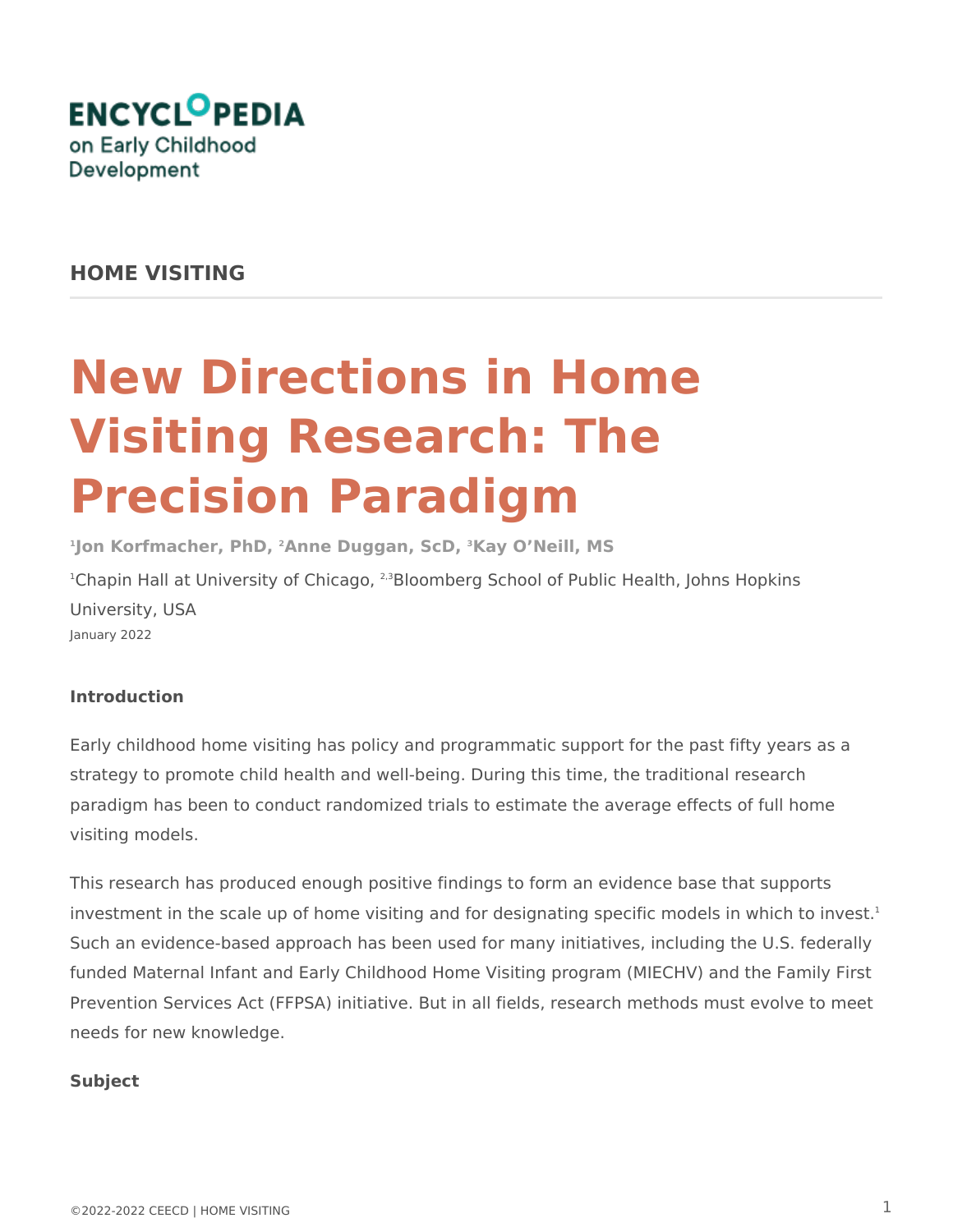In the United States (as well as other contexts), home visiting has largely existed in the form of overall *program models* comprising a package of supports to parents. Home visiting models attempt to cover many different aspects of family and child functioning that can ultimately impact health, development, and well-being. These models typically articulate elements of program infrastructure, home visitor qualifications, program content and curricula, and visiting schedules.

#### **Problems**

Empirical research confirms generally positive overall home visiting effects on many outcomes, but also reveals enduring challenges. One challenge is the persistently small average effect sizes seen in many different randomized trials. The most recent national evaluation of MIECHV-funded home visiting models is an example of this, with effect sizes ranging from 0.01 to 0.09.<sup>2</sup> Another challenge is engaging and keeping families in services. Many families leave services after relatively short periods of time, which can be problematic for models with expectations of working with families over a number of years.<sup>3</sup>

As a result, enrolled families vary considerably in their exposure to home visiting services, which themselves cover many different elements of child and family functioning and serve heterogenous populations and communities. But our research has not done well in unpacking this variability nor in comparing the effectiveness of specific interventions *within* models and *across* diverse subgroups of families and communities. We have not yet identified which interventions within multi-faceted home visiting services are effective and whether effectiveness of specific intervention components generalize across models.<sup>4</sup>

#### **Research Context**

Shifting this paradigm requires building the field's capacity to test the mediators and moderators of interventions within home visiting. The Home Visiting Precision Paradigm, illustrated in the figure below, provides a framework for such research. The Home Visiting Applied Research Collaborative (HARC), a national research and development platform to improve the practice of early childhood home visiting,<sup>5</sup> has developed this paradigm, based on frameworks created to categorize efforts at human behaviour change.<sup>6</sup>

#### Figure. Precision Paradigm

Image not found or type unknown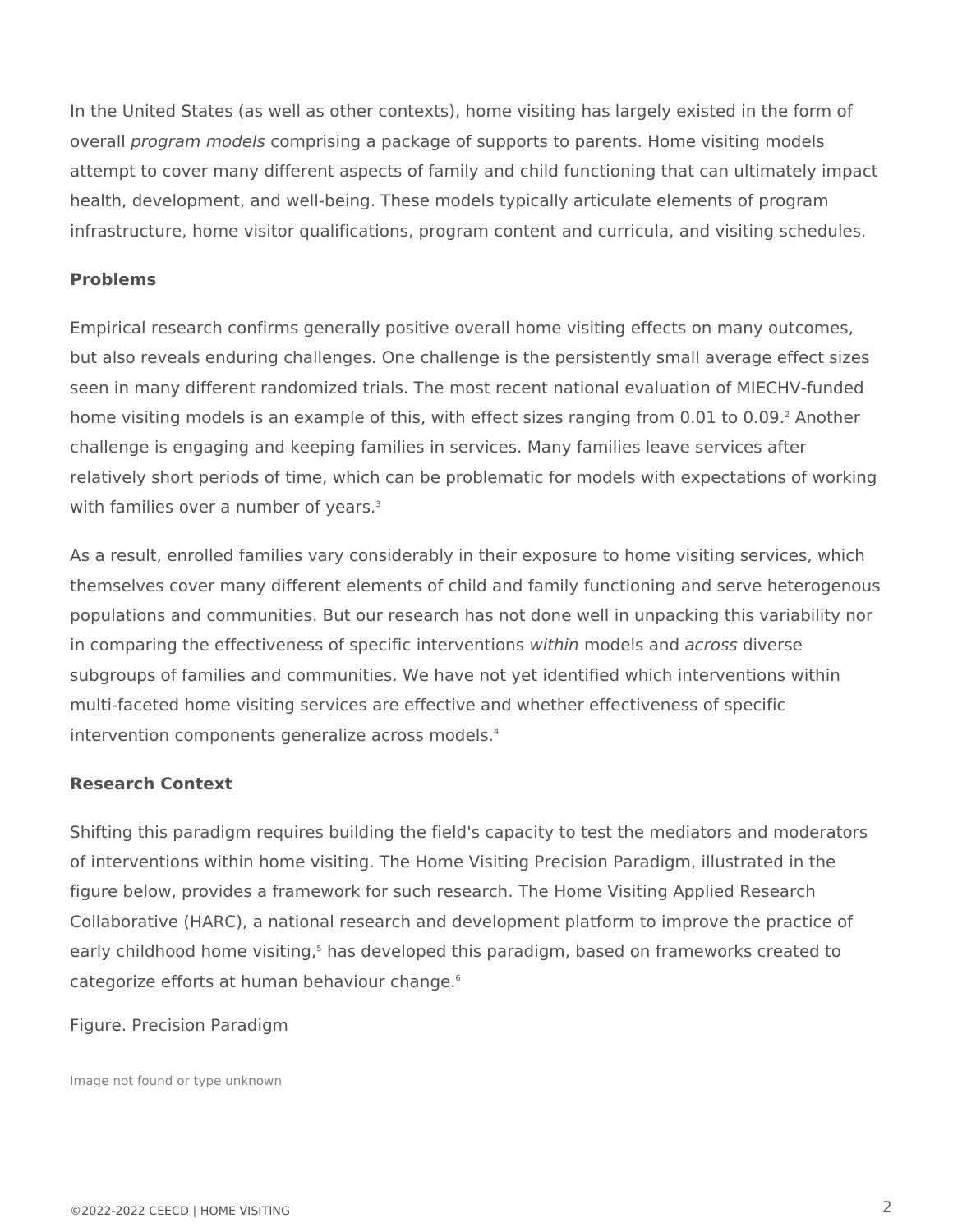The Precision Paradigm specifies *how* change is expected to occur by first defining intended program outcomes, mechanisms of action and target behaviours to improve those outcomes. It promotes designs to test the effects of specific intervention techniques and methods of delivery on these mechanisms of action and through these, on target behaviours. Beyond this, it incorporates the effects of context and intervention usage as moderators of intended impacts. A primary interest is on the mediators of impacts on outcomes. For example, if a home visitor provides information on the importance of early development, this may shift the parent's knowledge in a way that promotes positive parent-child interaction and, ultimately, positive child development. But if this information is not relevant to the parent (e.g., a parent's stress level does not allow them to attend to this information), then increased child development knowledge will not lead to improved parenting behaviour. The Paradigm drills down to the specifics of what home visitors do and how their actions are intended to lead to short-term changes that prior research has demonstrated will lead to achieving intended outcomes.

#### **Key Research Questions**

In simple terms, the new paradigm is designed to answer the question, *What interventions within* home visiting work best, for which families, in which contexts, why and how?' It is a useful framework for addressing many related questions, including:

- 1. How clearly defined are the interventions that home visitors are expected to implement?
- 2. How well do implementation systems support home visitors in their interventions?
- 3. How are home visitors expected to modify interventions in light of family and community factors, and how well does actual practice align with these expectations?

#### **Recent Research Results**

Emerging studies include a precision-based approach. One recent study focused on how home visiting program models aim to promote positive birth outcomes.<sup>8</sup> Representatives of five evidence-based models defined their models' target behaviours to promote good birth outcomes and their expectations for home visitors' use of 23 categories of behaviour change techniques to promote parent's engagement in these target behaviours. Model representatives defined many different pathways and saw most as compatible with their model, but varied in the number required or recommended, as well as in the relative emphasis given to specific home visitor techniques. The short answer from this study emphasizes variability, but it also suggests common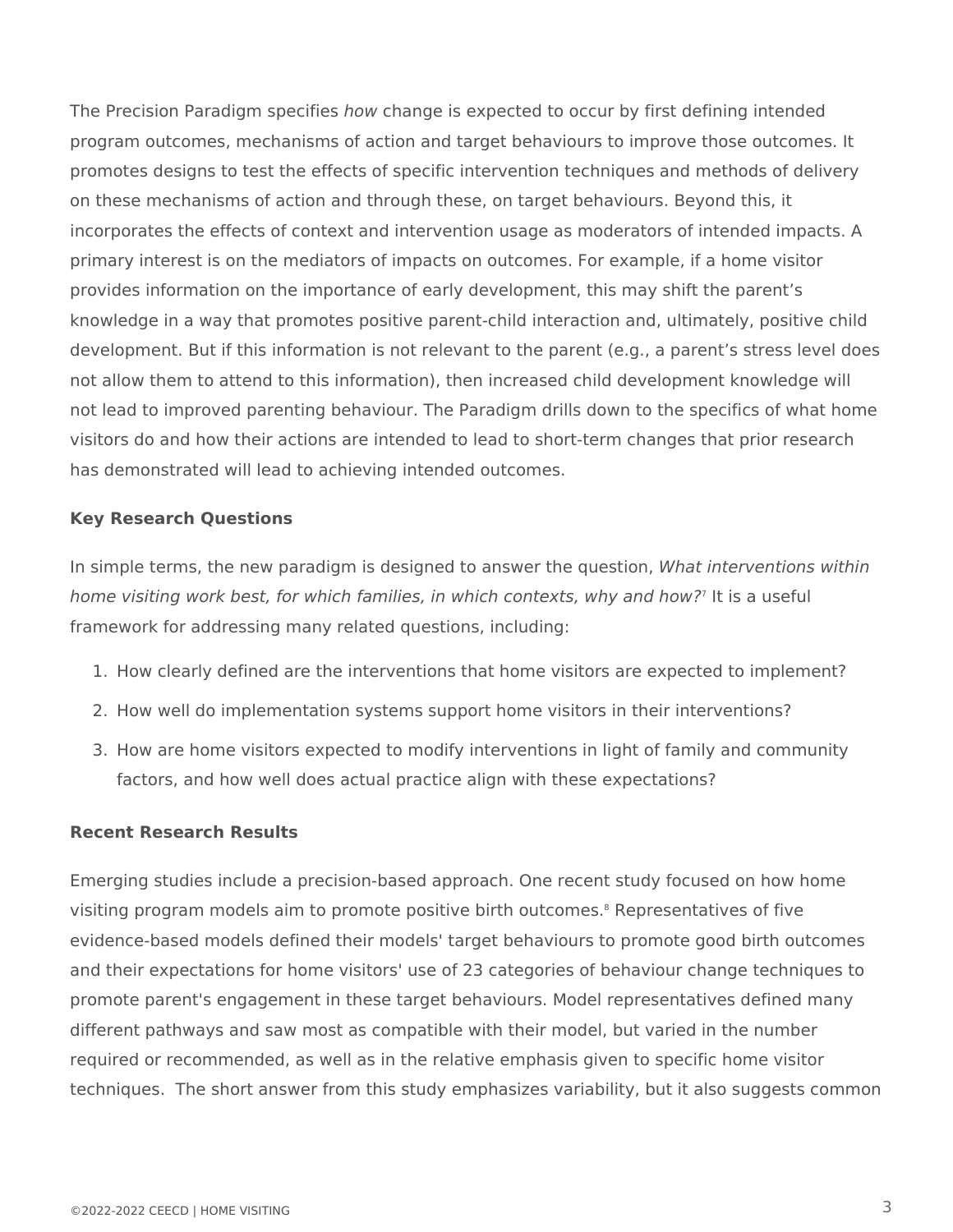ground for more sophisticated cross-model analyses of how home visitors provide support in prenatal home visiting.

Other precision-based research has examined how home visitors using the Family Spirit program model select different modules when working with different sub-populations of families. The modular approach was developed in collaboration with local tribal stakeholders and program implementers to ensure relevance,<sup>9</sup> with a trial is currently in progress comparing this approach against a conventional delivery of the program model that does not tailor services.<sup>10</sup>

# **Research Gaps**

Shifting from a focus on comprehensive home visiting models to their underlying components is not an easy task. Defining active ingredients in specific, testable ways will be an ongoing challenge. Implementation has valued fidelity to models deemed evidence-based by previous examinations, and we have not yet determined the best way understand tailoring in the context of fidelity efforts, nor has traditional reporting of program implementation in efficacy trials been of much help.<sup>11</sup> Much previous work looking at moderating factors has relied on post-hoc subgroup analyses and correlational examinations within a treatment group, not systematic comparisons of different combinations of techniques or delivery mechanisms. Modern analytic techniques, such as the multiphase optimization strategy (MOST), are just beginning to make their way into home visiting research.<sup>12</sup>

# **Conclusions**

Precision home visiting — evidence-based tailoring of services — a granular approach in the design and testing of interventions within home visiting. It requires a solid understanding of how features of interventions influence usage, and how context moderates this usage and the intended links from intervention to outcomes. Early research using the Precision Paradigm is demonstrating proof of concept: home visiting stakeholders can focus on interventions within models and can define intended pathways from intervention to mechanisms of action to target behaviours. Thus, the Precision Paradigm provides a framework for research to specifically test whether and how variation in contextual factors influences usage and impacts on mediators. This knowledge can be used to refine interventions to broaden and strengthen impacts across diverse families and communities. This in turn can accelerate achievement of population-level improvements in outcomes and health equity and can further address disparities in social determinants of health.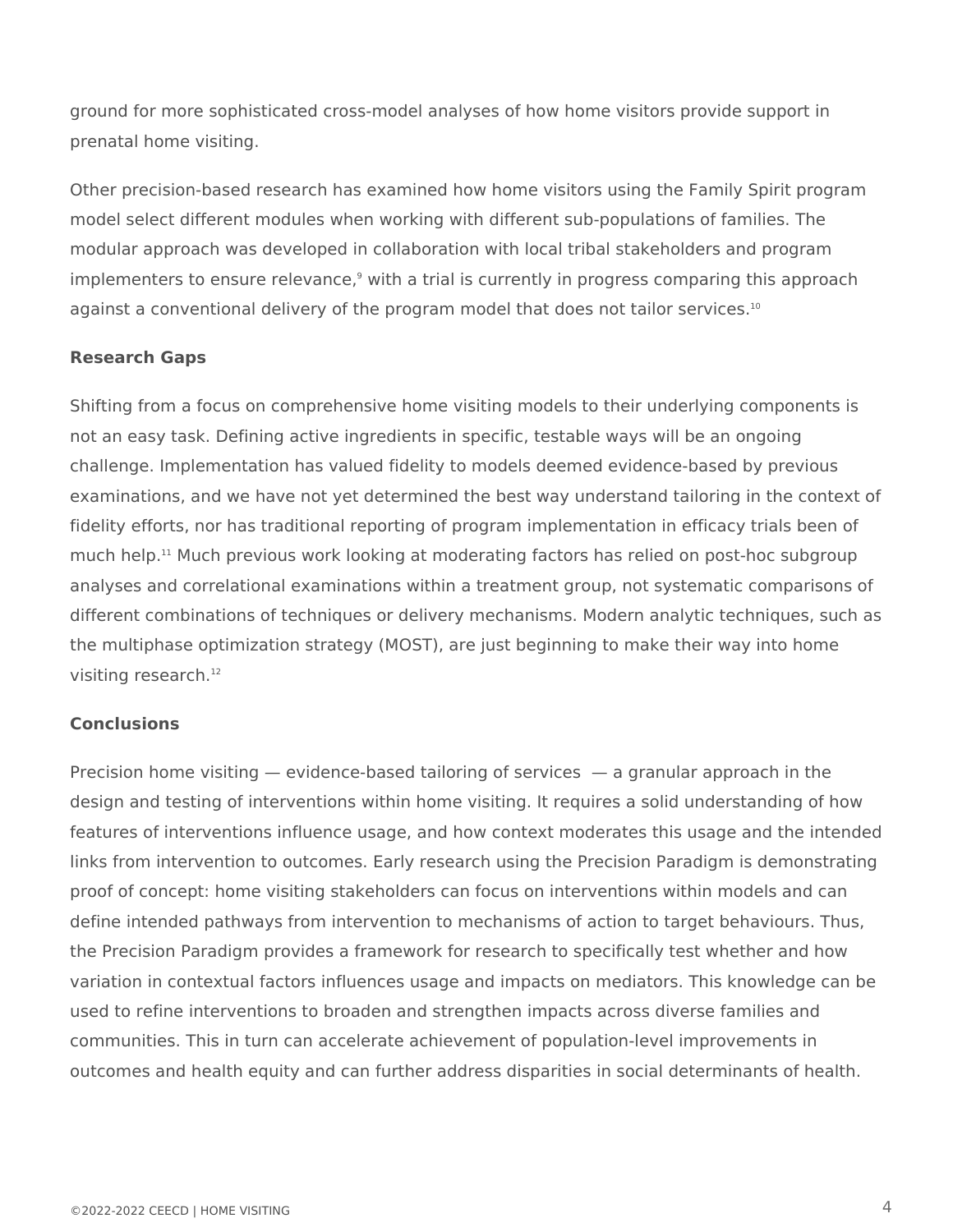### **Implications for Parents, Services and Policy**

In the wake of the COVID-19 pandemic, programs have had to innovate to creatively maintain outreach to families, including virtual methods of service delivery. This further highlights the importance of attending to what home visitors are expected to do and how they might broaden and strengthen home visiting impacts through evidence-based tailoring of what they do. Because of these constantly changing circumstances, understanding the lived experiences and perspectives of stakeholders is essential in order to develop equitable, effective programs. Researchers must create partnerships with programs in order to design more precise evaluations, but also strive to capture the voices of the communities (including families) at each phase of the evaluations.<sup>13</sup>

In short, precision home visiting can lead to services that are more closely aligned with family preferences and needs, resulting in greater benefit in intended outcomes most relevant to them. Precision will lead to more clarity in job expectations for home visitors and to more coherent implementation systems. This precision can be felt at the policy level as well, as we shift from a focus on evidence-based models to the evidence-based components within them.

#### **References**

- 1. Sama-Miller E, Akers L, Mraz-Esposito A, Avellar S, Paulsell D, Del Grosso P. *Home visiting* evidence of effectiveness review: Executive summary<sub>.</sub> Office of Planning, Research and Evaluation, Administration for Children and Families, U.S. Department of Health and Human Services. Washington, DC. 2018.
- 2. Michalopoulos C, Faucetta K, Hill C, Portilla X, Burrell L, Lee H, Duggan A, Knox V. *Impacts on* and Infant Home Visiting Program Evaluation. <sub>OPRE Report 2019-07. Washington, DC: Office</sub> of Planning, Research, and Evaluation, Administration for Children and Families, U.S. Department of Health and Human Services. 2019. *family outcomes of evidence-based early childhood home visiting: Results from the Mother*
- 3. Ammerman RT. Commentary: Toward the next generation of home visiting programs—New developments and promising directions. *Current Problems in Pediatric and Adolescent Health* 2016;46(4):126-129. doi:10.1016/j.cppeds.2015.12.010 *Care*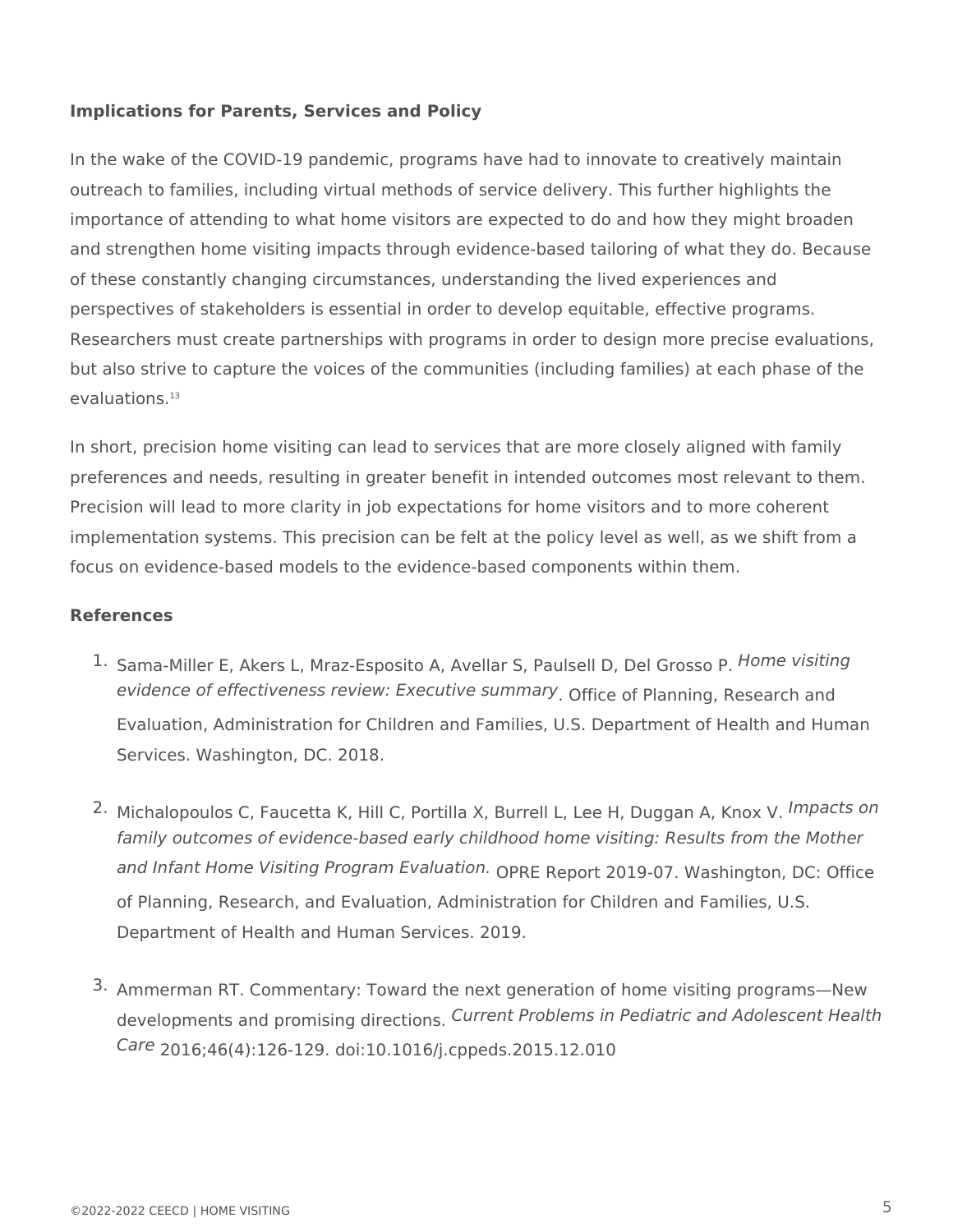- 4. Supplee LH, Duggan A. Innovative research methods to advance precision in home visiting for more efficient and effective programs. Child Development Perspectives 2019;13(3):173-179. doi:10.1111/cdep.12334
- 5. Duggan A, Minkovitz C, Chaffin M, Korfmacher J, Brooks-Gunn J, Crowne S, Filene J, Gonsalves K, Landsverk J, Harwood R. Creating a national home visiting research network. *Pediatrics* 2013;132 Suppl 2:S82 -S89. doi:10.1542/peds.2013-1021F
- <sup>6.</sup> Michie S, Richardson M, Johnston M, Abraham C, Francis J, Hardeman W, Eccles MP, Cane J, Wood CE. The behavior change technique taxonomy (v1) of 93 hierarchically clustered techniques: building an international consensus for the reporting of behavior change interventions. Annals of Behavioral Medicine <sub>2013;46</sub>(1):81-95. doi:10.1007/s12160-013-9486-6
- 7. Korfmacher J. Balancing rigor with complexity in understanding the impacts of child maltreatment prevention programs. Prevention Science 2019;21(1), 47-52. doi: 10.1007/s11121-019-01079-1
- 8. Duggan AK, Bower KM, Zagaja C, O'Neill K, Daro D, Harding K, Ingalls A, Kemner A, Marchesseault C, Thorland W. Changing the home visiting research paradigm: models' perspectives on behavioral pathways and intervention techniques to promote good birth outcomes. *BMC Public Health*. In press.
- 9. Haroz EE, Ingalls A, Wadlin J, Kee C, Begay M, Neault N, Barlow A. Utilizing broad-based partnerships to design a precision approach to implementing evidence-based home visiting. *Journal of Community Psychology* 2020;48(4):1100-1113. doi: 10.1002/jcop.22281
- 10. Ingalls A, Barlow A, Kushman E, Leonard A, Martin L, Team PFSS, West AL, Neault N, Haroz EE. Precision Family Spirit: a pilot randomized implementation trial of a precision home visiting approach with families in Michigan-trial rationale and study protocol. *Pilot and* 2021;7(1):8. doi:10.1186/s40814-020-00753-4 *Feasibility Study*
- $11.$  Supplee LH, Ammerman RT, Duggan AK, List JA, Suskind D. The Role of Open Science Practices in Scaling Evidence-Based Prevention Programs. *Prevention Science* 2021 Nov 15.